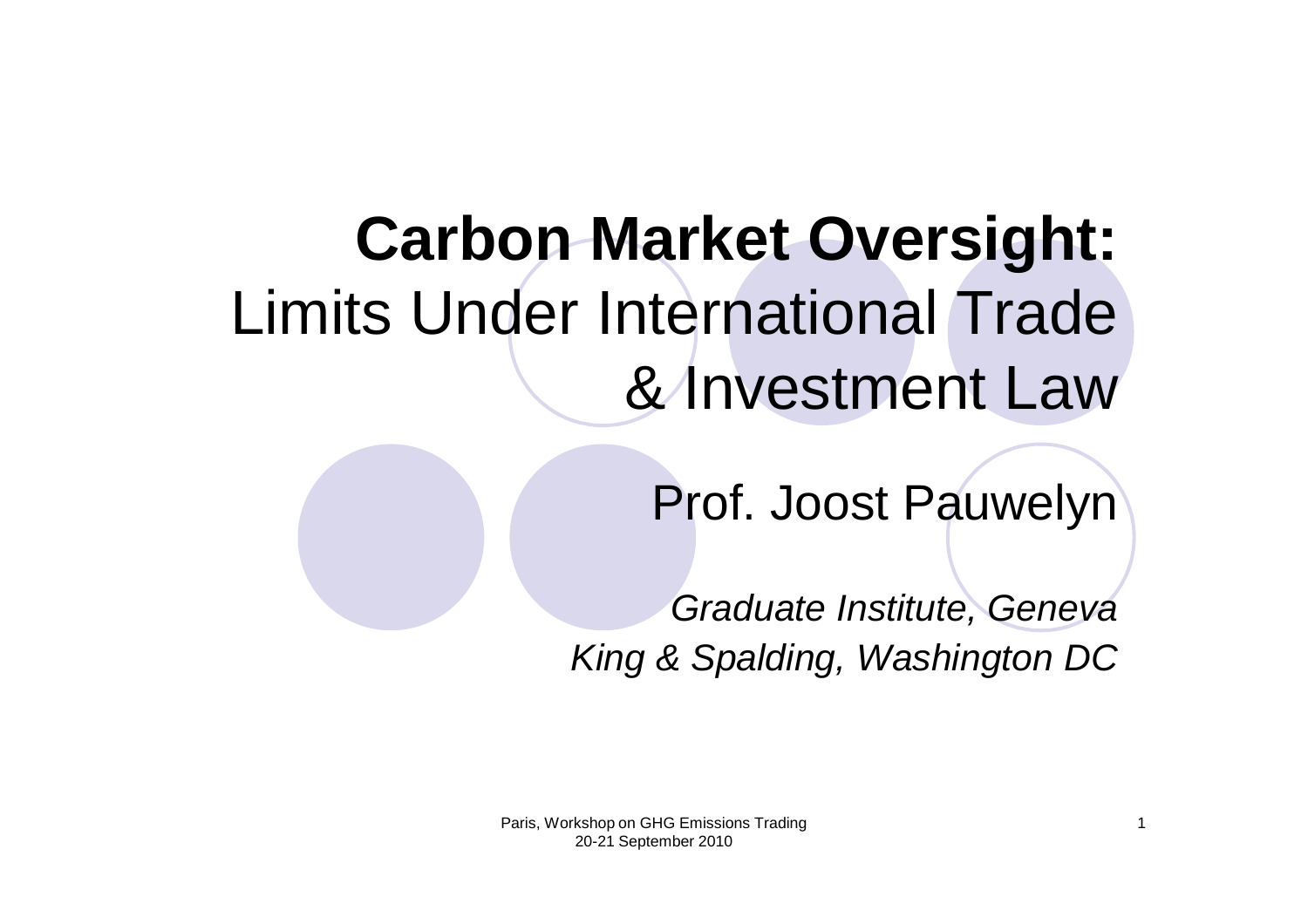# **Core Distinction:**

- **Trade in goods and embedded carbon** Border carbon restrictions on e.g. steel imports
	- tax or regulation?
	- product or producer measure?
	- internal or border measure?

#### **• Trade/investment in carbon credits**

Covered by WTO/investment treaties?

Would not *enhance* but <u>*limit*</u> carbon market oversight against discrimination, import restrictions, expropriation etc.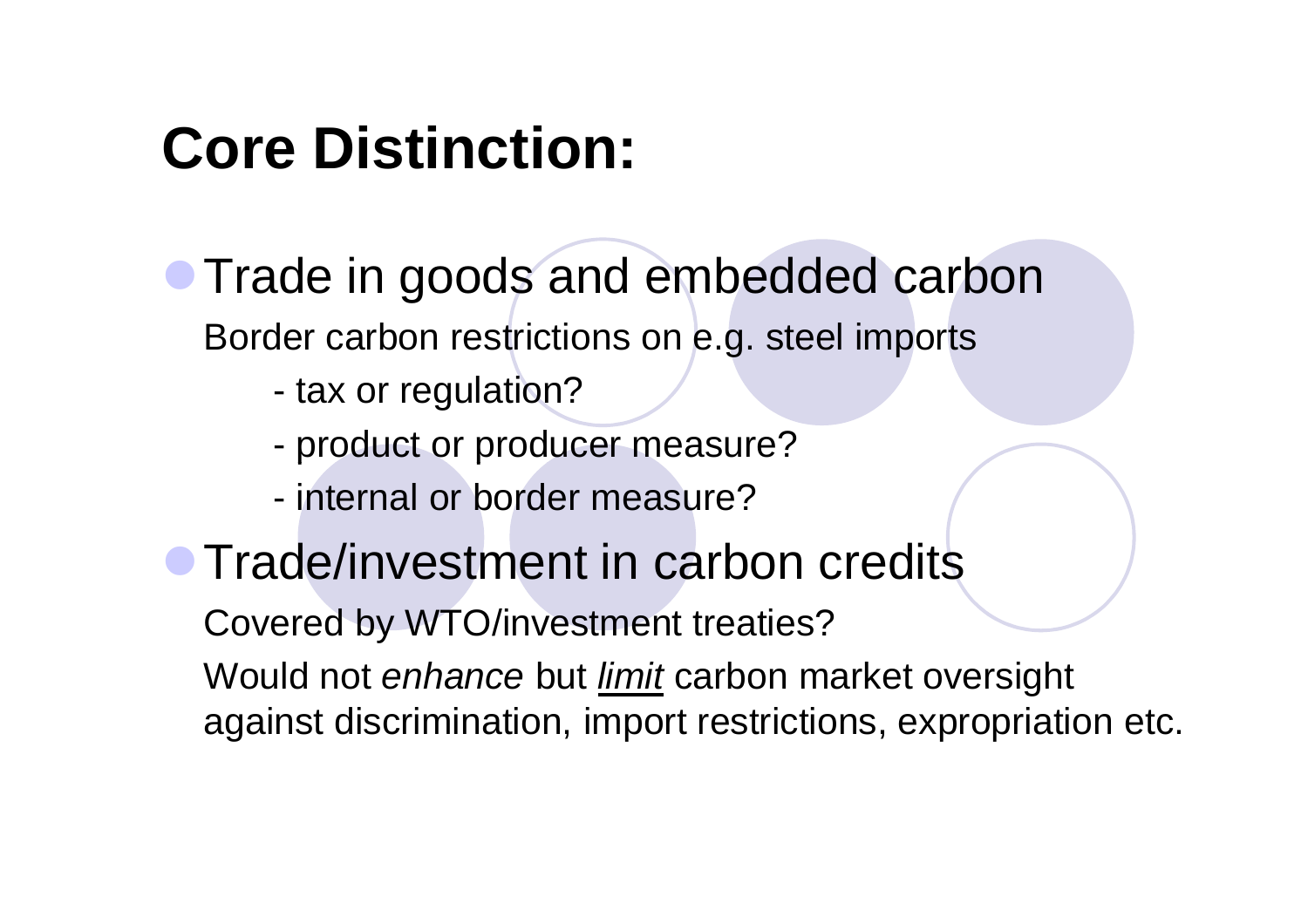### **Overview**

- **Legal classification & consequences WTO coverage**
- **Coverage under investment treaties**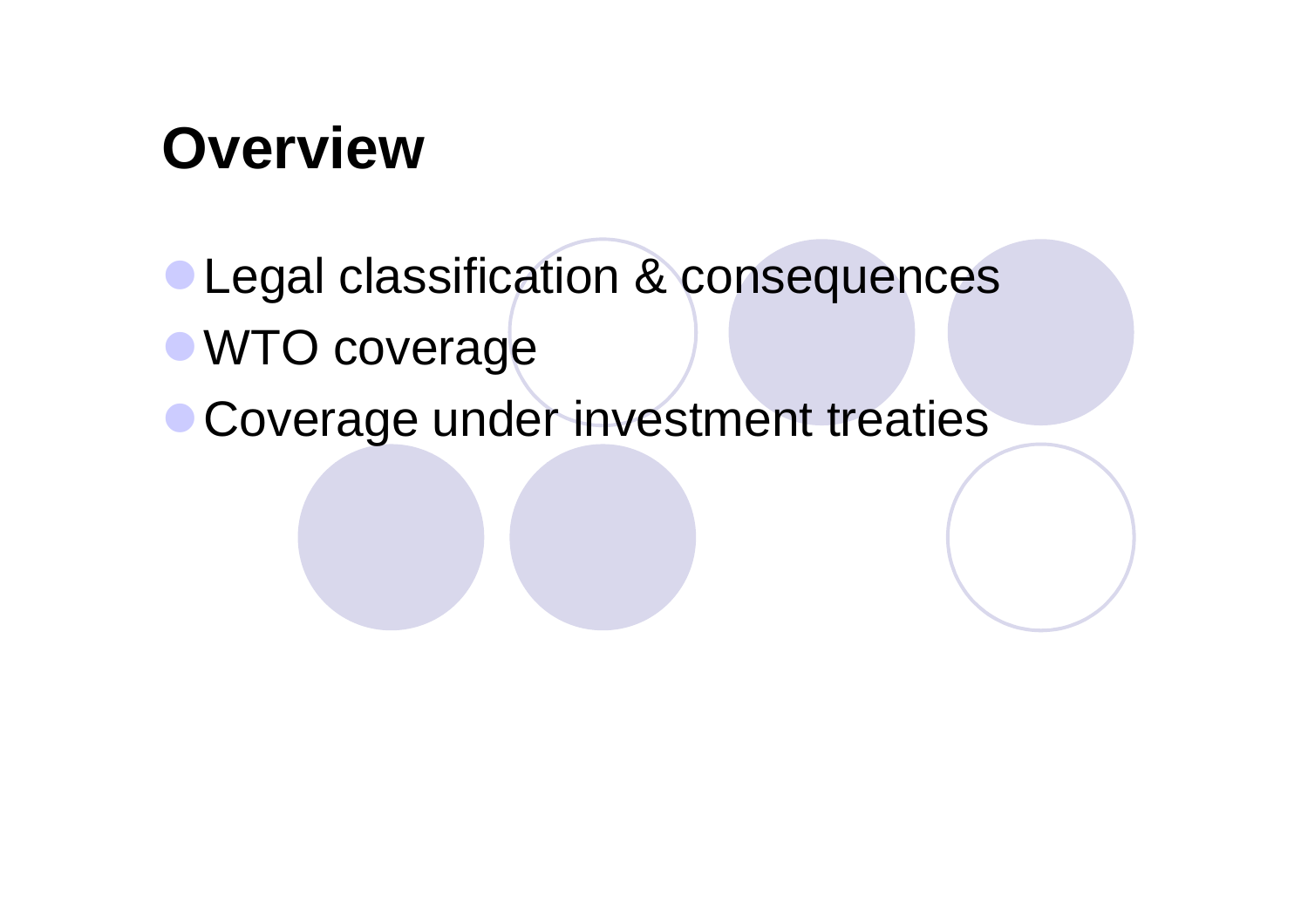#### **I. Legal classification of "carbon credit"**

- Strange bird not falling in any pre-existing legal boxes
- **Legal boxes come with different types of** regulation & protection
- Unique chance to "reverse engineer"
- **Dual goal: Cut emissions ("cap") at lowest** cost ("trade") through carbon price signal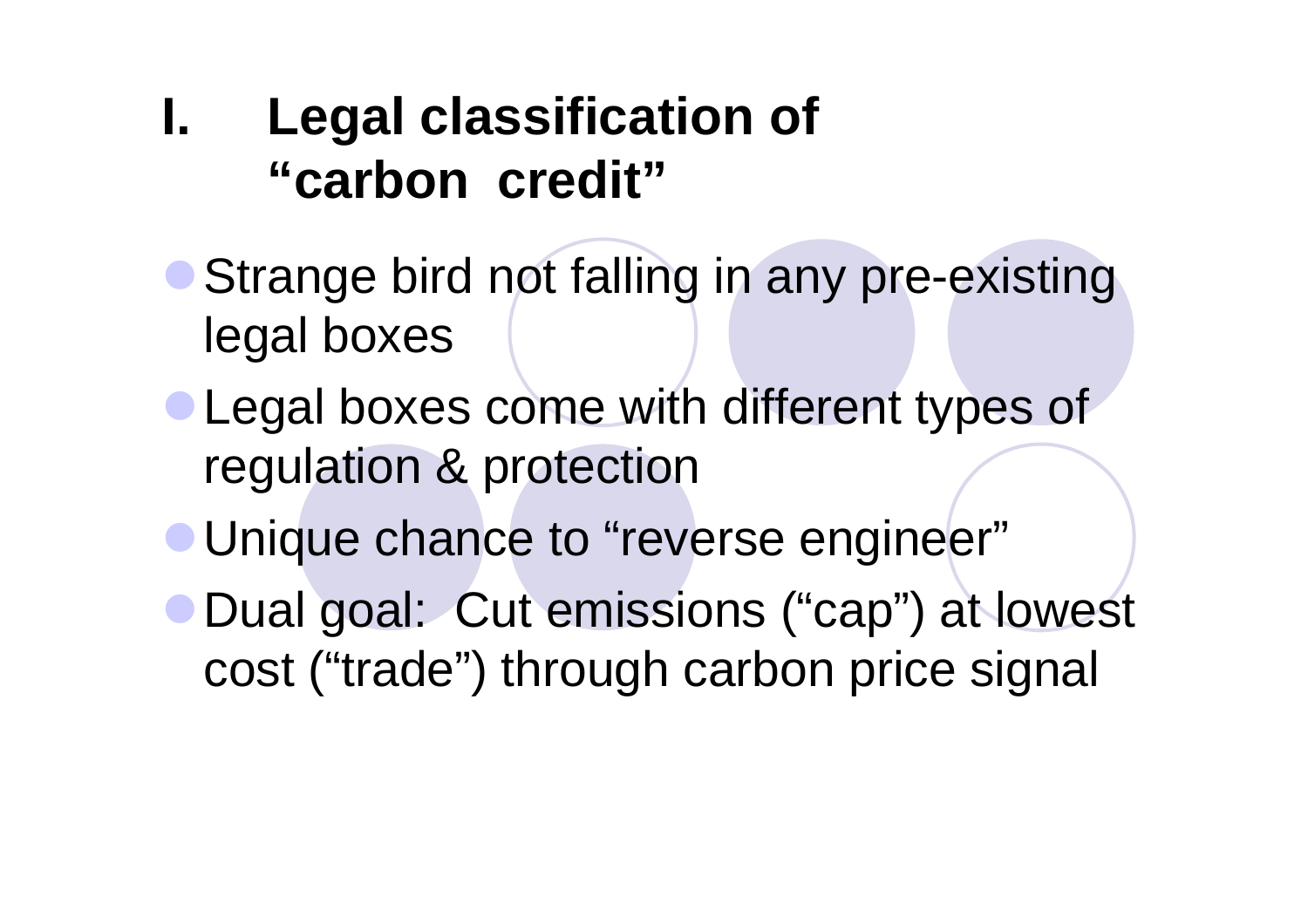# **Consequences** of legal classification

- $\bullet$ Tax
- Accounting
- **Criminal law**
- **OInsolvency**
- **Contract & commercial law**
- **Financial market regulation**
- **Conflict of laws**
- **EU freedoms, competition, state aid law**
- WTO & investment treaties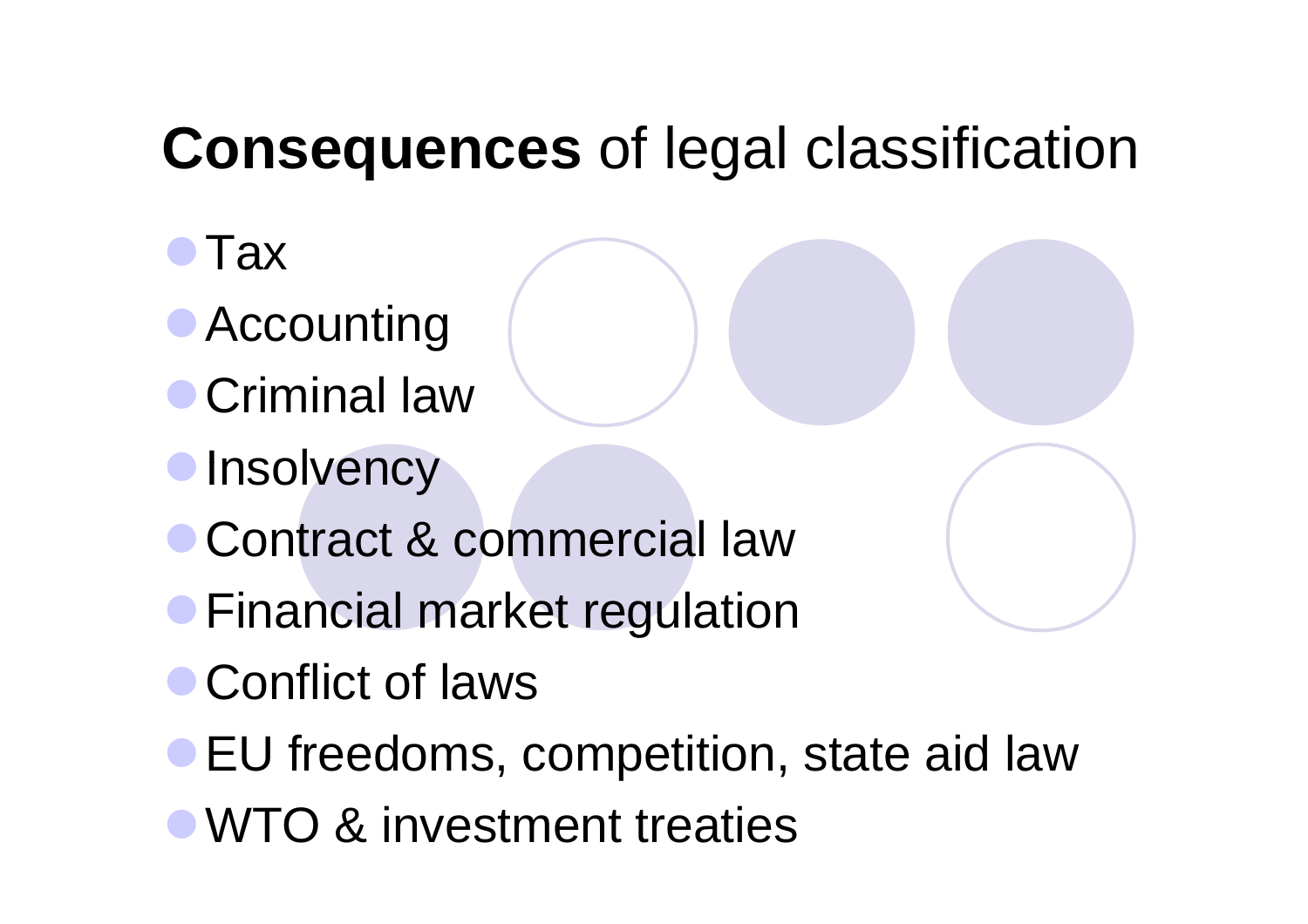#### Core divide on legal classification

#### **GOVERNMENT AUTHORIZATION**

- $\bullet$ Cap, allowance
- **Personal right**
- $\bullet$ Government control
- $\bullet$ **Morality**
- USA, Belgium, Greece

#### **TRADABLE ASSET**

 $\bullet$  Cap and Trade, credit  $\bullet$ **• Property right** O No expropriation O Commodification of carbon

France, Netherlands, Brazil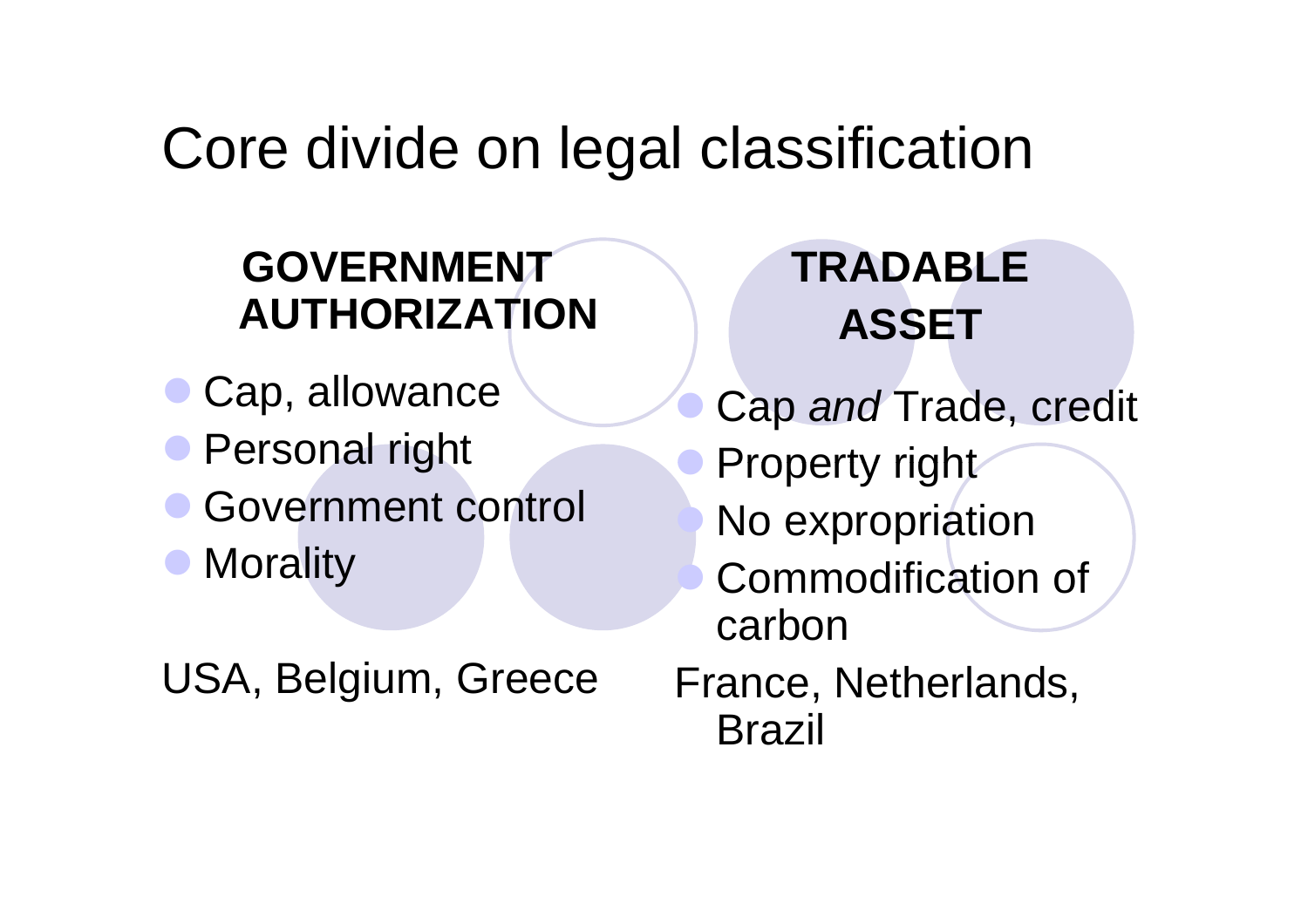## **Sensitivity of "Property"**

• "Such allowance [SOx] does not constitute a property right" (Sec. 403(f) of 1990 Amendments to the CAA)

• "An allowance or an offset credit established by the Administrator under this title shall not constitute a property right" (Sec. 721(c)(1), American Power Act, May 2010)

**• "The Treaties shall in no way prejudice the rules** in Member States governing the system of property ownership"

(Art. 345, Treaty on the Functioning of the EU)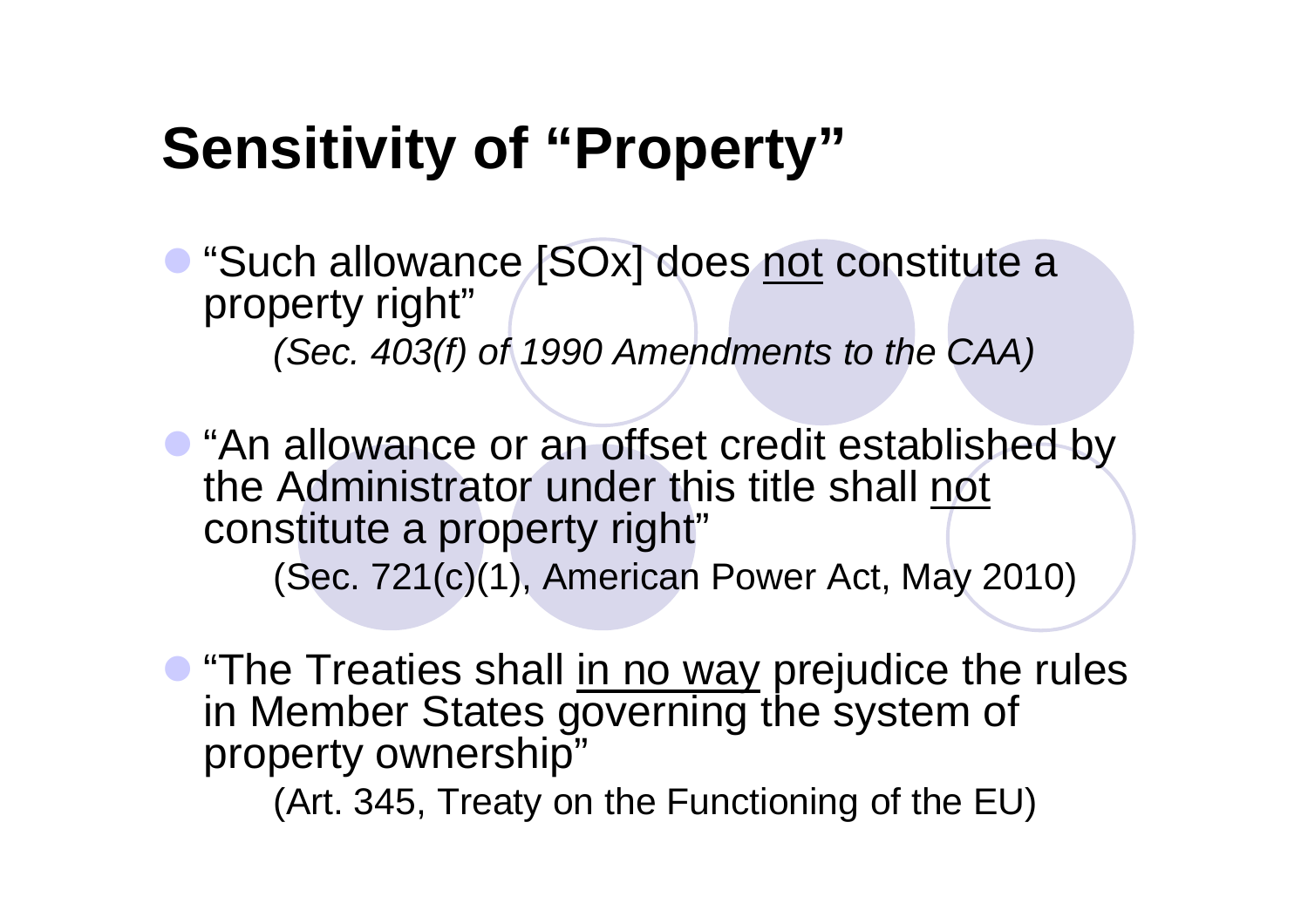#### **Pick & Choose** Level of Protection?

**Protection vàv private parties** *biens meubles* (French code civil) Ormet Corp. v. Ohio Power Co.

**• Financial market regulation** valeur mobilière (excluded in Germany) carbon derivates only?

**Protection vàv government** discrimination, expropriation without compensation domestic v. international law?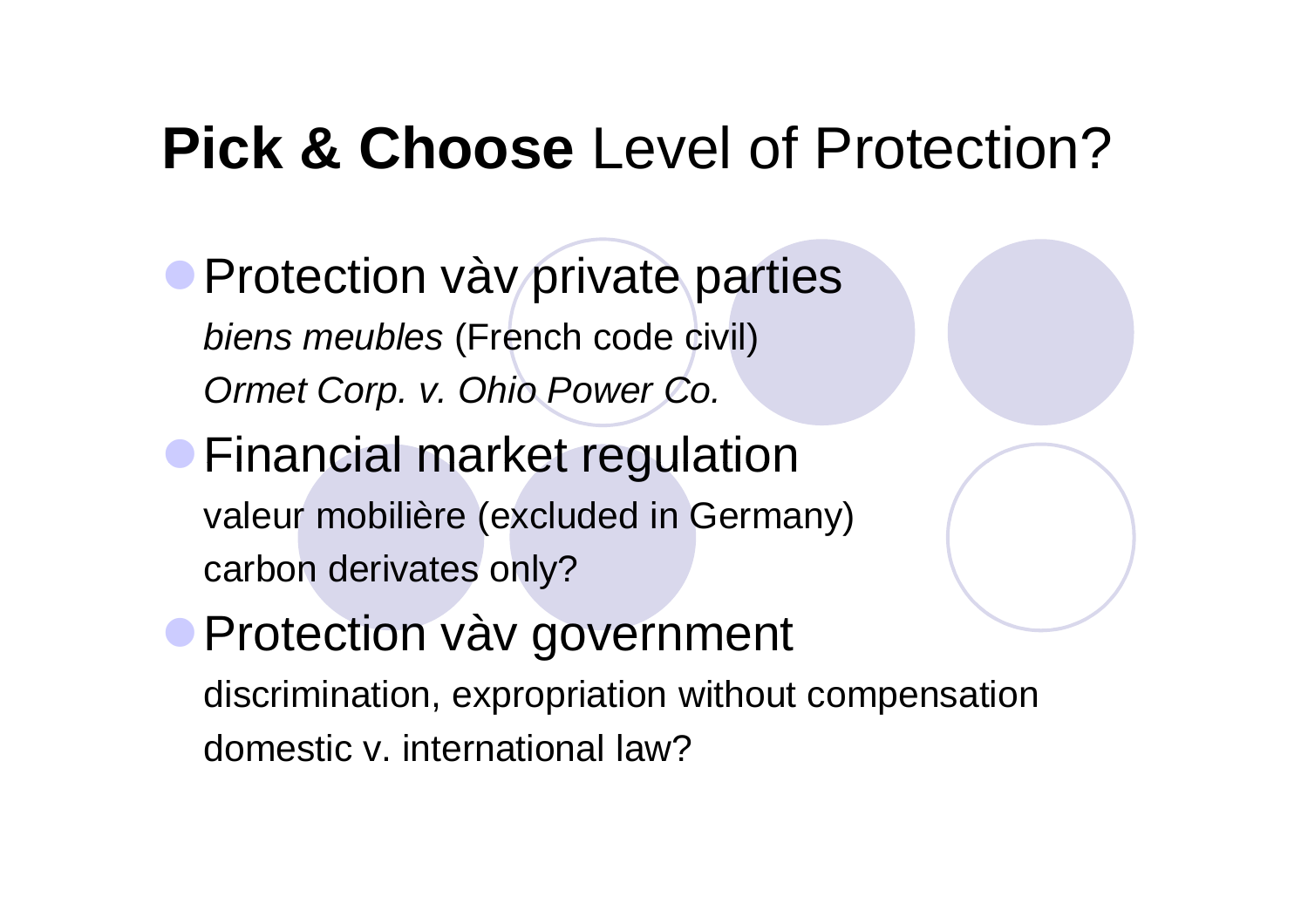# **II. WTO coverage**

• Not purely sovereign trade

• Not purely internal trade

#### $\bullet$ ● Cross-border trade (EU ETS, CDM, JI)

- -GATT: trade in goods
- GATS: trade in services
- -TRIPS: intellectual property protection
- Subsidies
- Government Procurement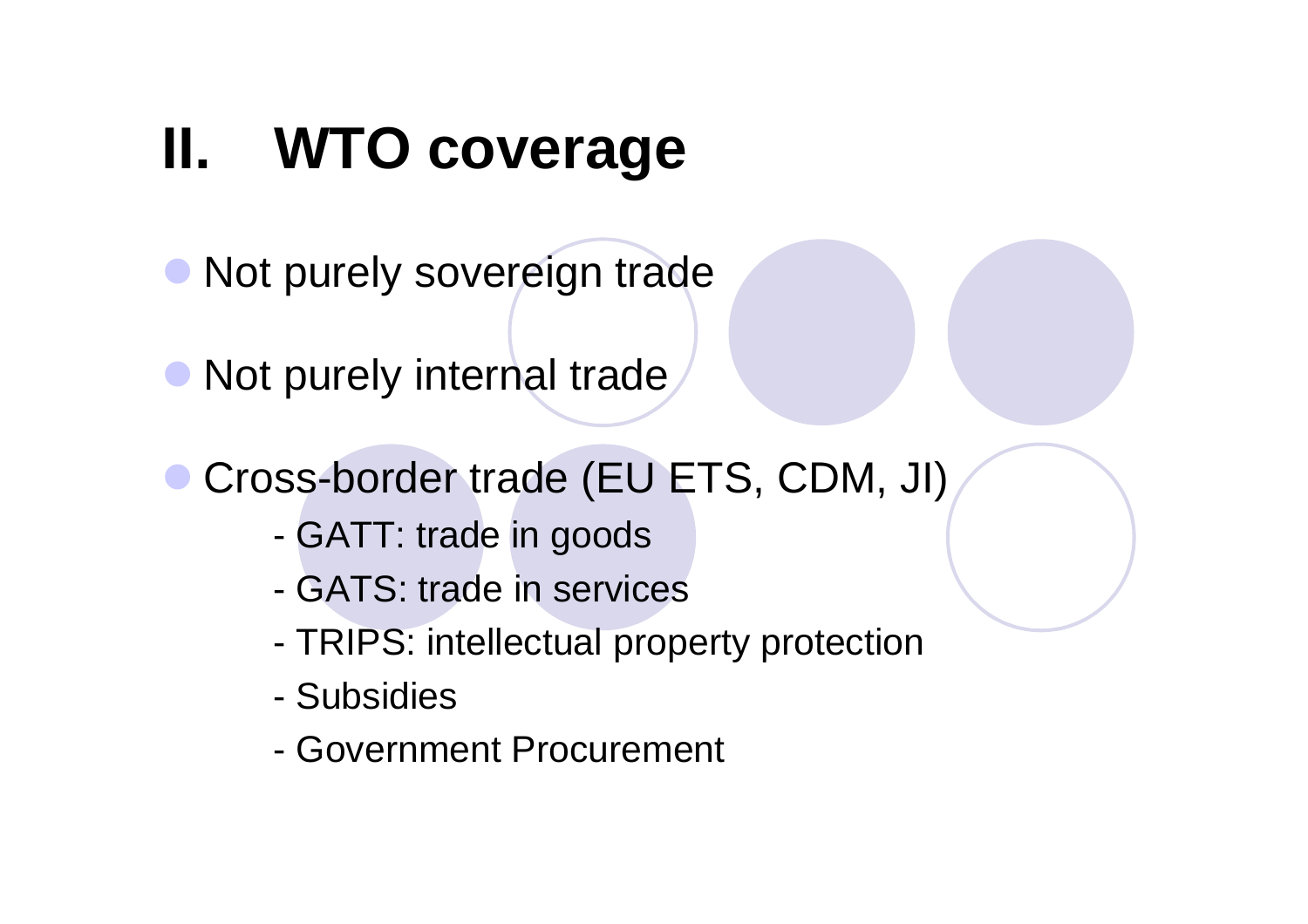# **1.** Carbon Credit = A "**Good**" ?

 $\bullet$ "Product" is not defined in GATT

 $\bullet$  Only tangible products (?) China – Audiovisuals: film on reel = product Canada – Periodicals: physical periodical = product

 $\bullet$  Tangible then necessarily "product"? 1985 Gold Coins GATT Panel Report (gold as product) paper carbon allowance, patent, land title ? BUT: lottery ticket, fishing permit = service (ECJ) currency, legal tender = free movement of capital (ECJ)

 $\bullet$ Intangible then necessarily *not* "product"? Newspaper, film over internet (GATT technologically biased?) BUT: Electricity = good (Almelo case, ECJ) Stumpage right = good (Canada – Lumber, WTO)

 $\bullet$ Right to emit (tangible) carbon, carbon/energy input = product?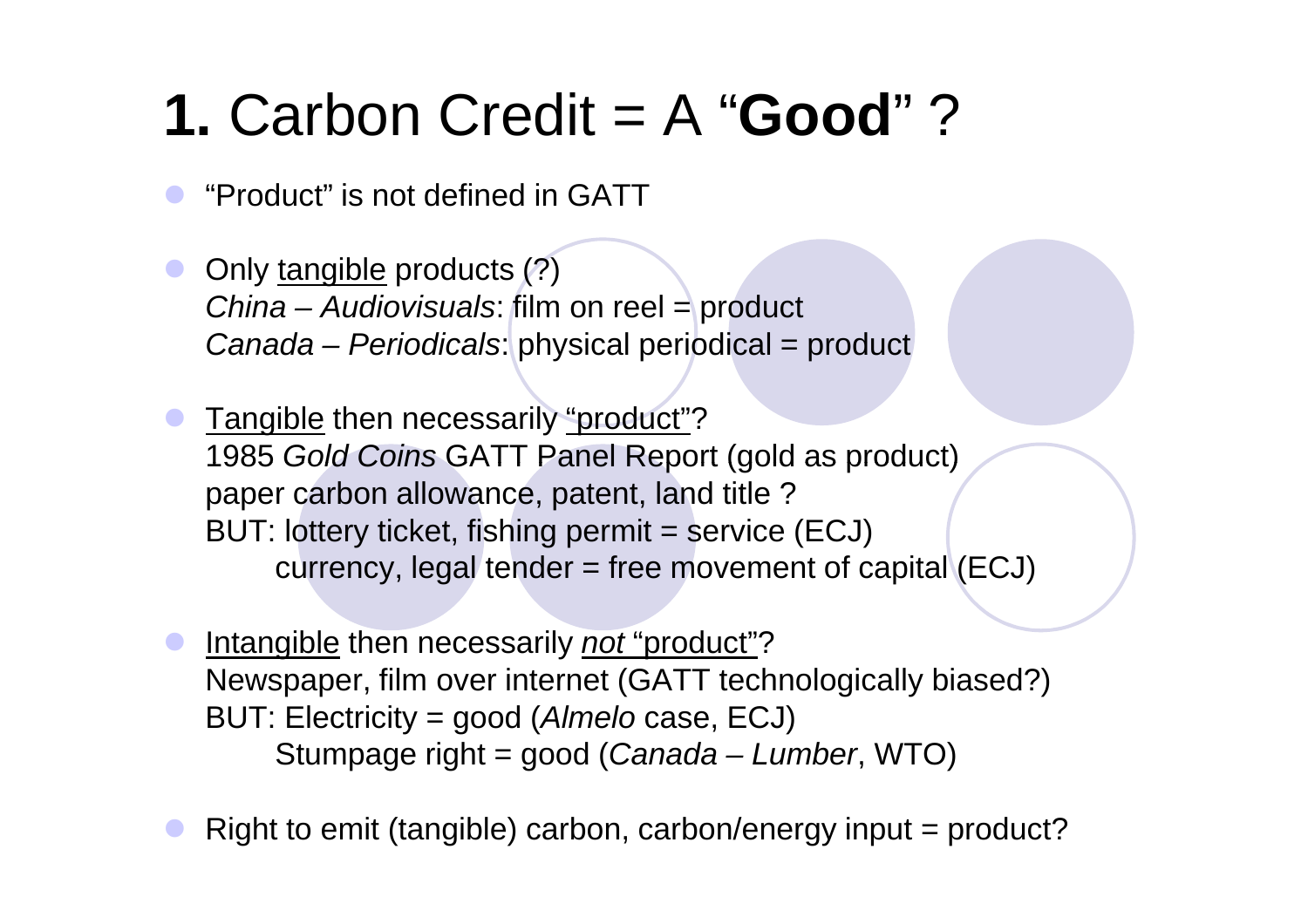# "**So what**" if GATT applies?

- $\bullet$  Reverse engineer to see whether appropriate • WTO adopts "evolutionary interpretation" China – Audiovisuals: "sound recording distribution services"
- **US Bill**: limited recognition of foreign credits discriminates against foreign offsets (0.5 v. 1.5 b.; 25%; 1/1.25 ratio)
- No border restrictions, discrimination between carbon credits, offsets
- **Facilitate trade, avoid protectionism**
- But are carbon credits/offsets "like products"?
- $\bullet$  Environmental justification for any discrimination?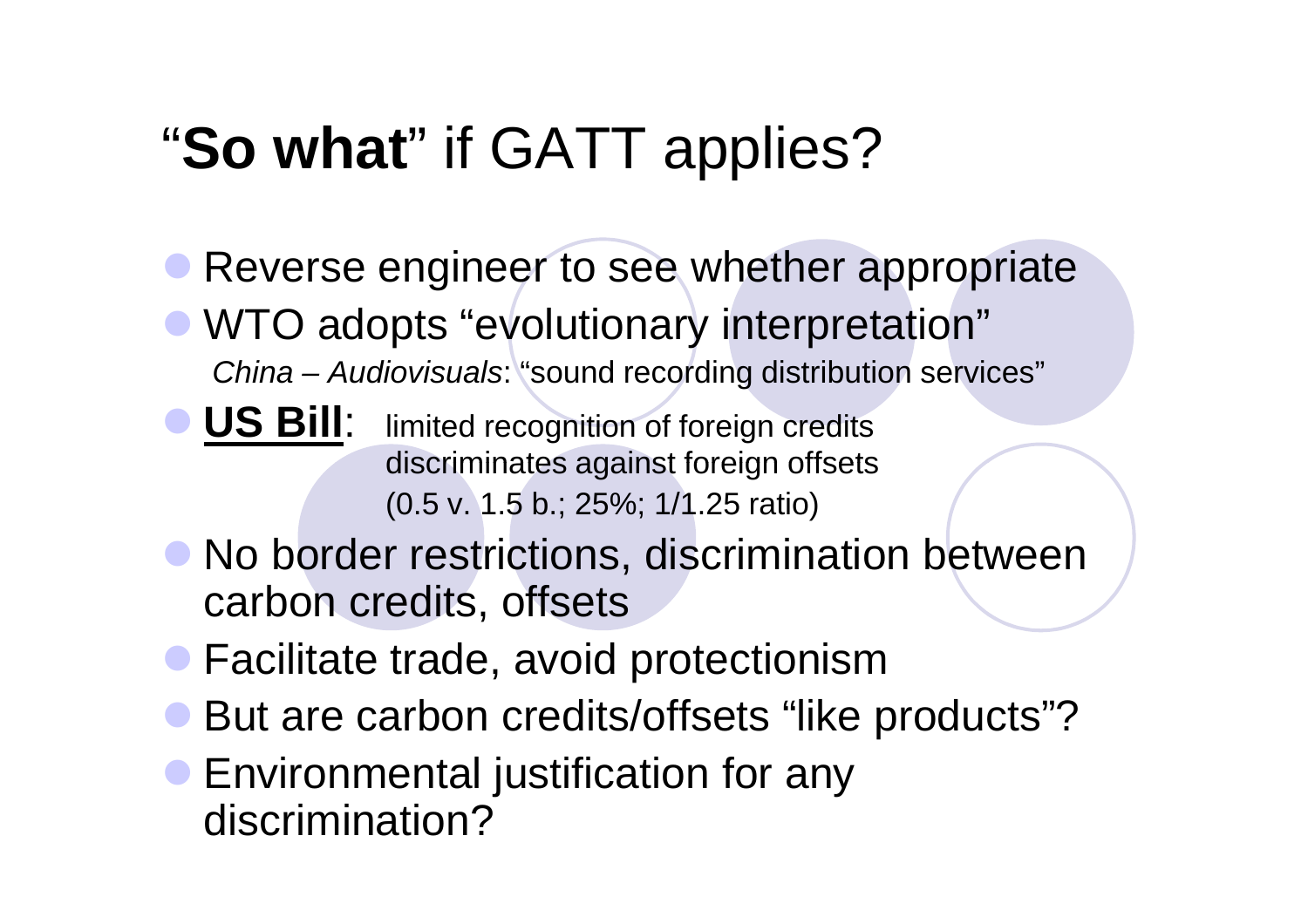## **2.** Carbon Credit = A "**Service**" ?

- GATT and GATS can apply cumulatively In EU: mutually exclusive
- **"Service" is not defined** UN/WTO classification, Member schedules
- Carbon credit as such hard to qualify as a "service"
- **CDM credit as "environmental service" of** "reducing carbon"?
- **Evolutionary interpretation** US – Gambling: "other recreational services"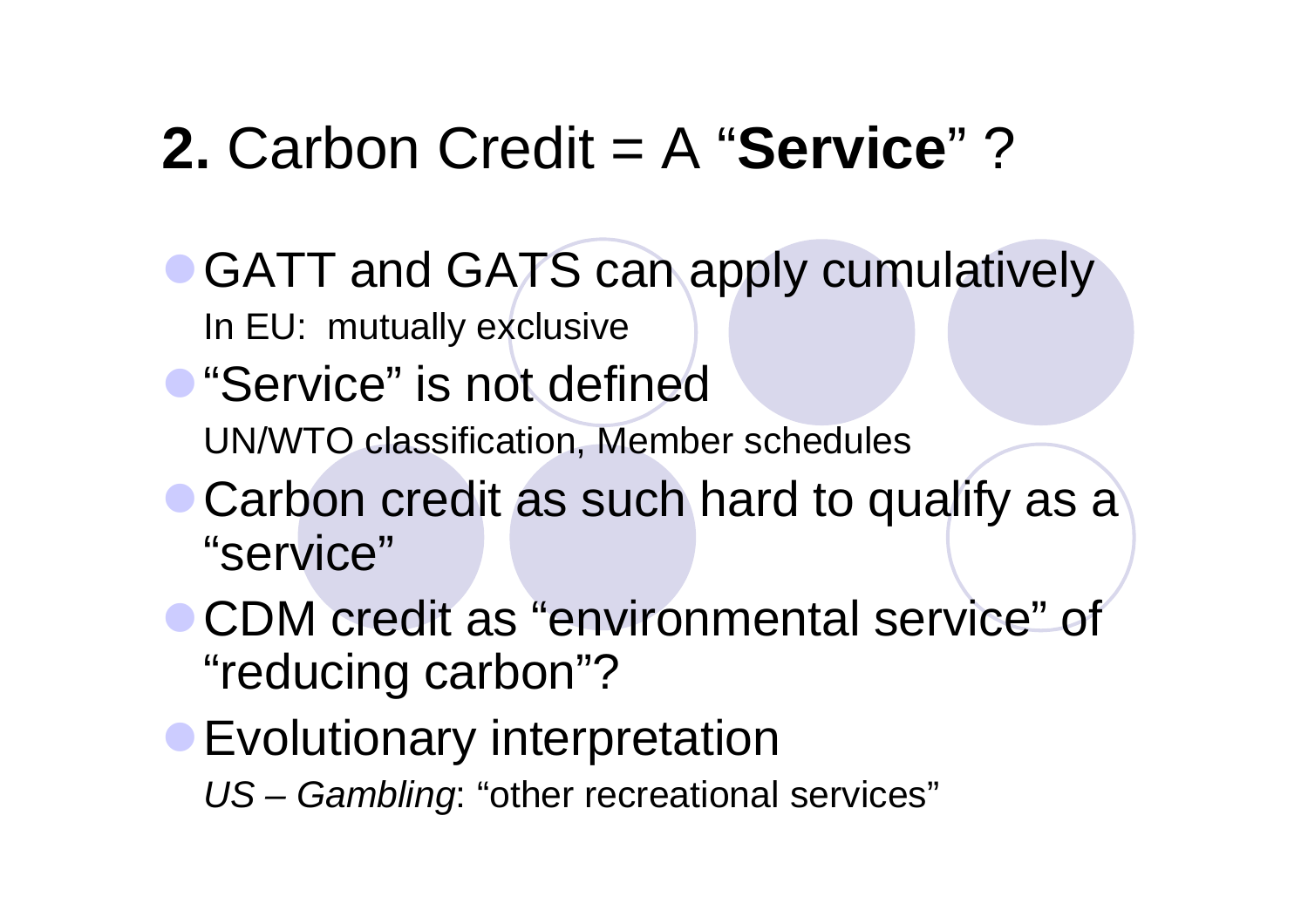# "**So what**" if GATS applies ?

• GATS less developed than GATT

- MFN default, but market access and national treatment only where specific commitment
- **•** (Future) disciplines on domestic regulation

• If "service" then no anti-dumping, anti-subsidy rules

US v. Eurodif 2009 (feed v. low enriched uranium)

- raw material transfer of ownership
- raw material is fungible
- substantial transformation
- **If "service" could be covered by Government** Procurement Agreement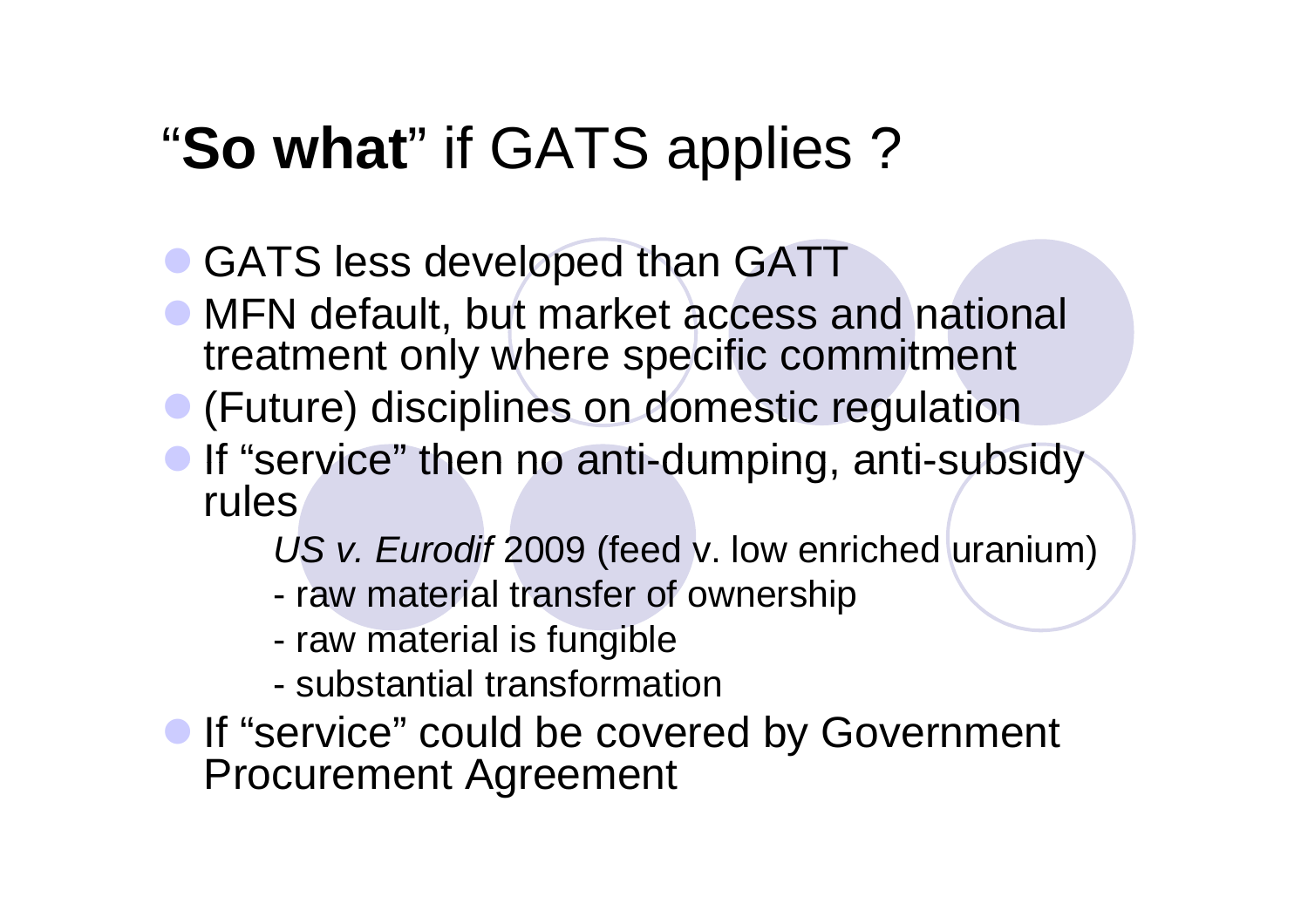#### **3.** Trading of carbon credits & derivatives <sup>=</sup>"**financial service**" covered by GATS ?

• GATS Annex on Financial Services, para. 5(a)(x) Trading for own account or for account of customers, whether on an exchange, in an over-the-counter market or otherwise, the following:

(C) derivative products including, but not limited to, futures and options;

(E) transferable securities; [French titre financier?]

(F) other negotiable instruments and financial assets,<br>including bullion. [US Uniform Commercial ( **IUS Uniform Commercial Code?**]

- Carbon derivatives covered, but is/should spot/OTC forwards market be covered ?
- Reverse engineer, evolutionary, WTO (not national) law decides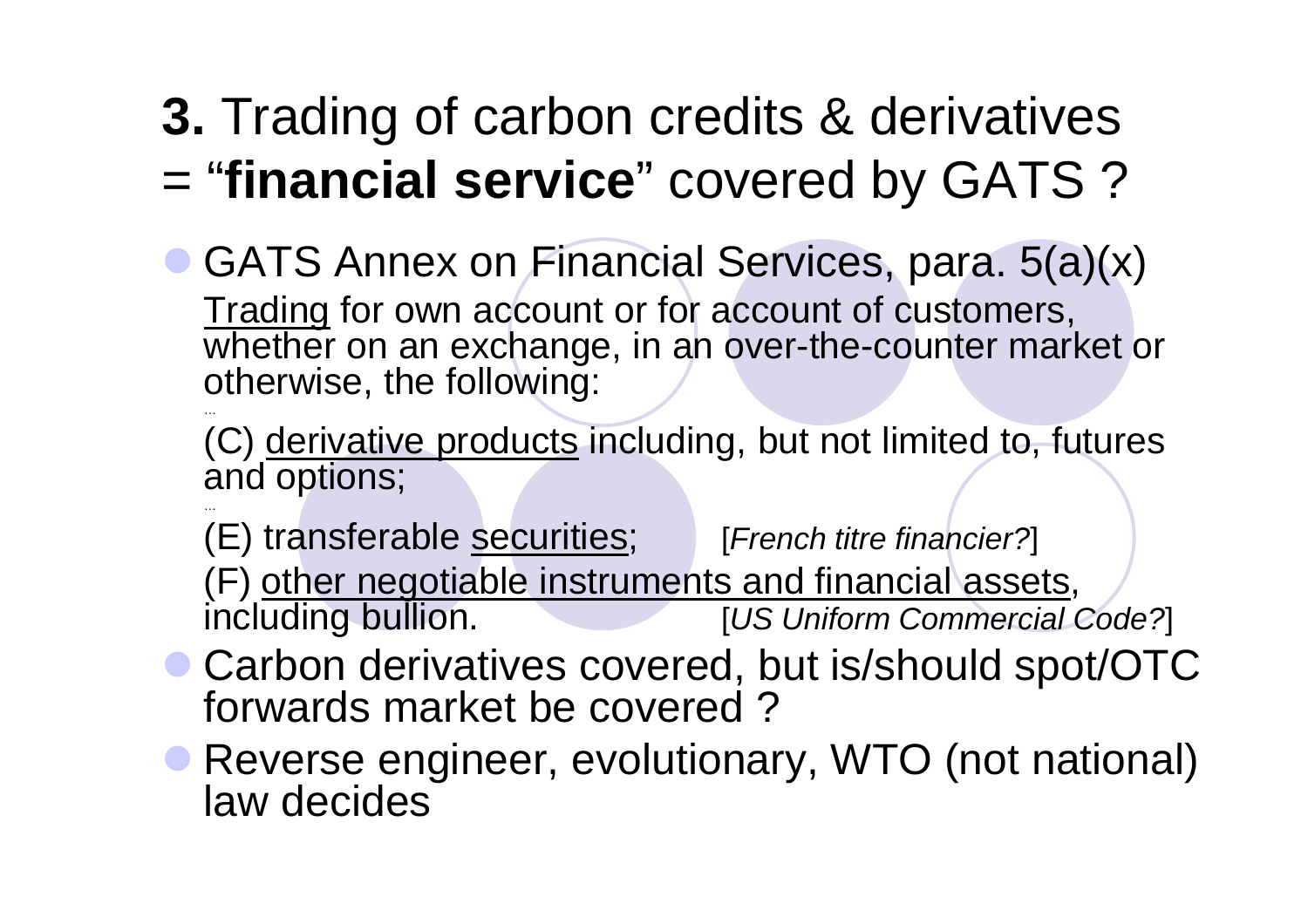## "**So what**" if GATS financial service ?

- No restrictions on non-EC brokers, non-Kyoto countries ?
- **"like service suppliers"?**
- **Prudential or environmental justifications?**
- **Possible precedents:** 
	- China Financial Information Services, WTO 2008 (Reuters, Bloomberg v. Xinhua)
	- China Electronic Payment Services, WTO 2010
		- (Visa v. UnionPay over transactions in yuan)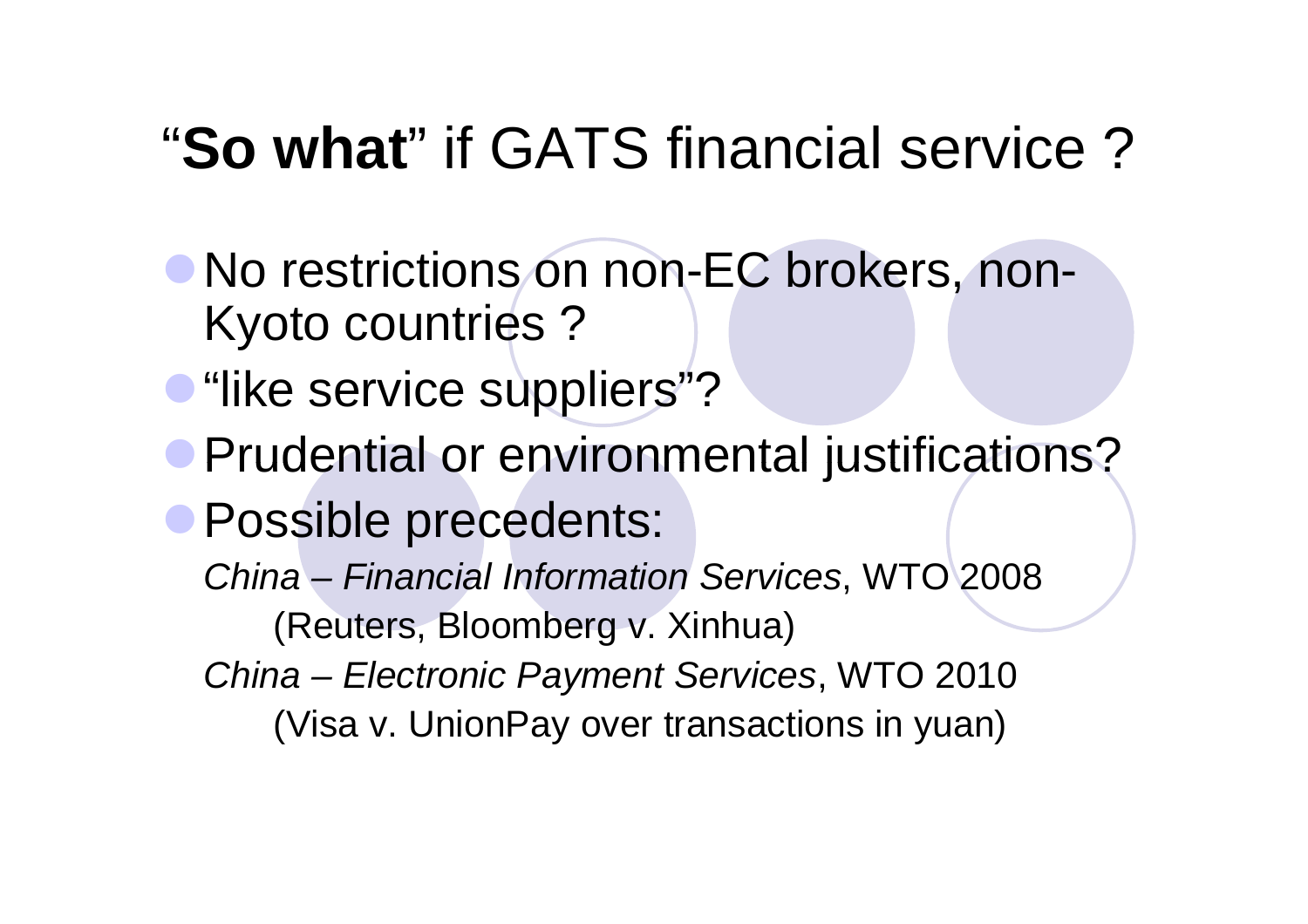#### **4.** Free carbon credits as "**subsidy**"

- **Even if carbon credit is not a "good" as** such it could be "financial contribution" by government ("revenue foregone")
- If so, and "specific" subsidy and causes "adverse effects" on other members, free allocation is "actionable subsidy"
- How likely is successful challenge?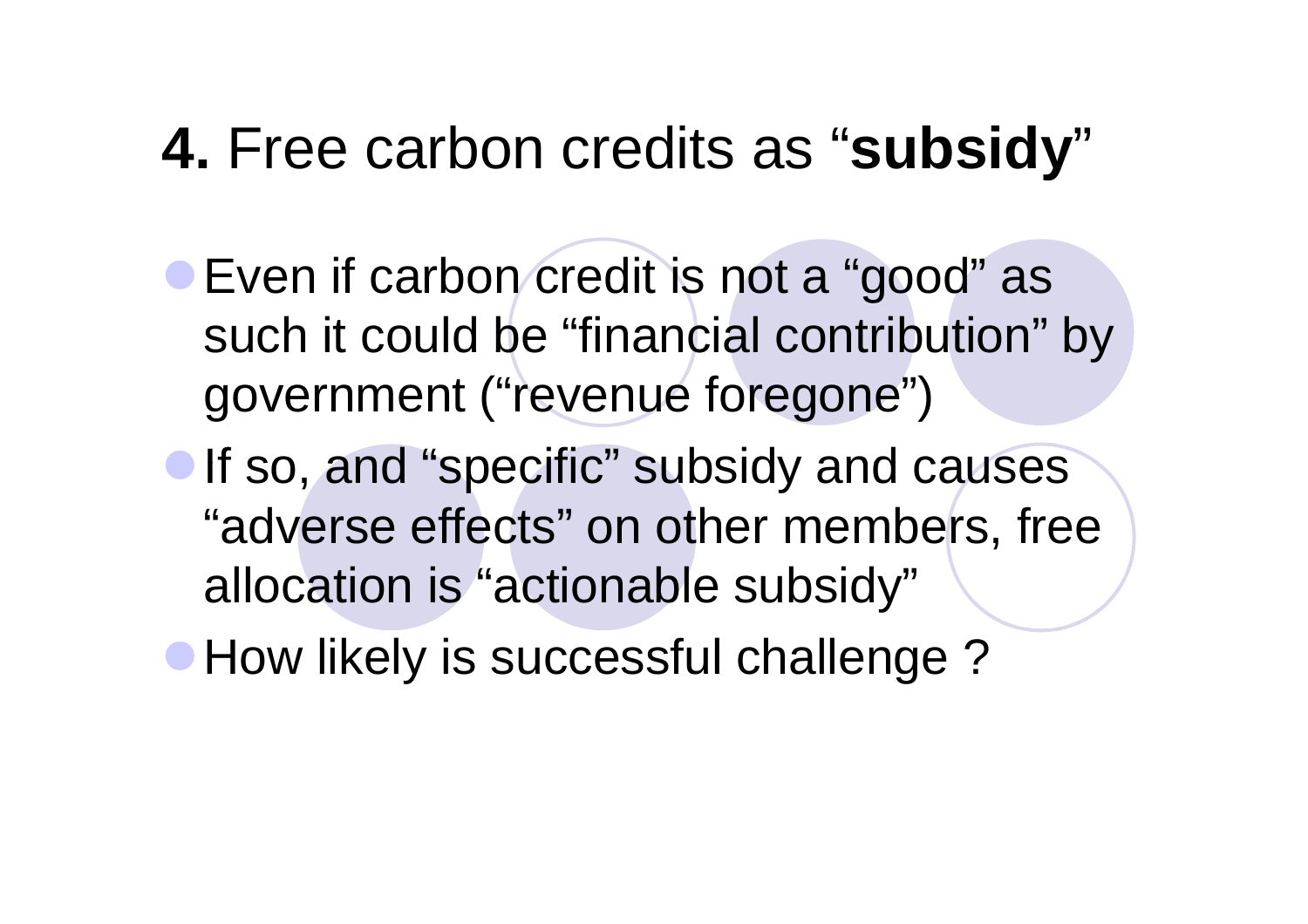#### **III. Coverage by investment treaties**

- Carbon regulation as expropriation, violation of fair & equitable treatment Coal-fired power plants in Australia (Australia-HK BIT)
- **CDM projects and exclusion of certain** foreign investors, performance requirements
- **Carbon credit as "investment" in its own** right
- New EU powers on FDI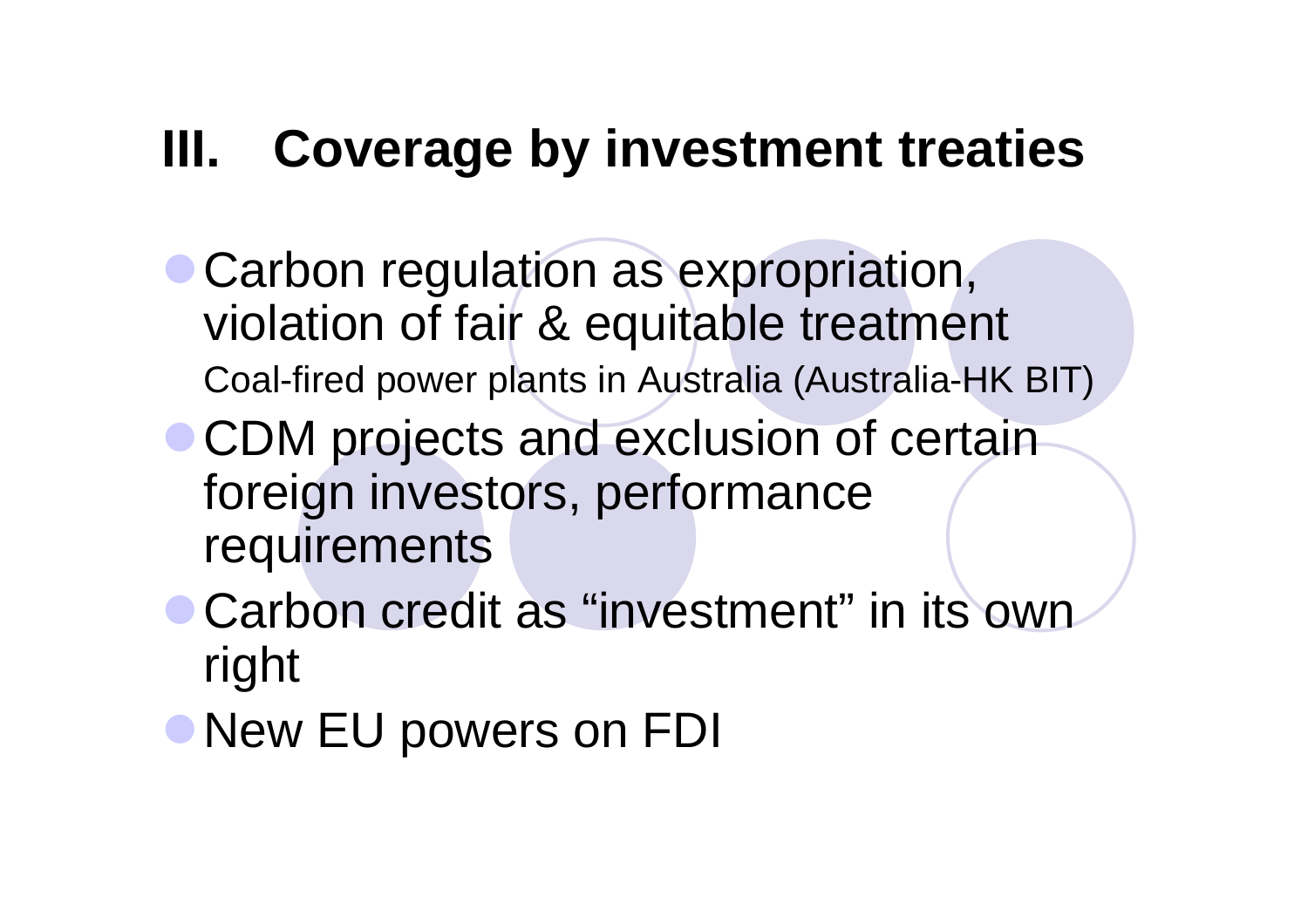# **US Model BIT 2004**

Annex B, Expropriation, paragraph 4(b)

Except in rare circumstances, non discriminatory regulatory actions by a Party that are designed and applied to protect legitimate public welfare objectives, such as public health, safety, and the environment, do not constitute indirect expropriations.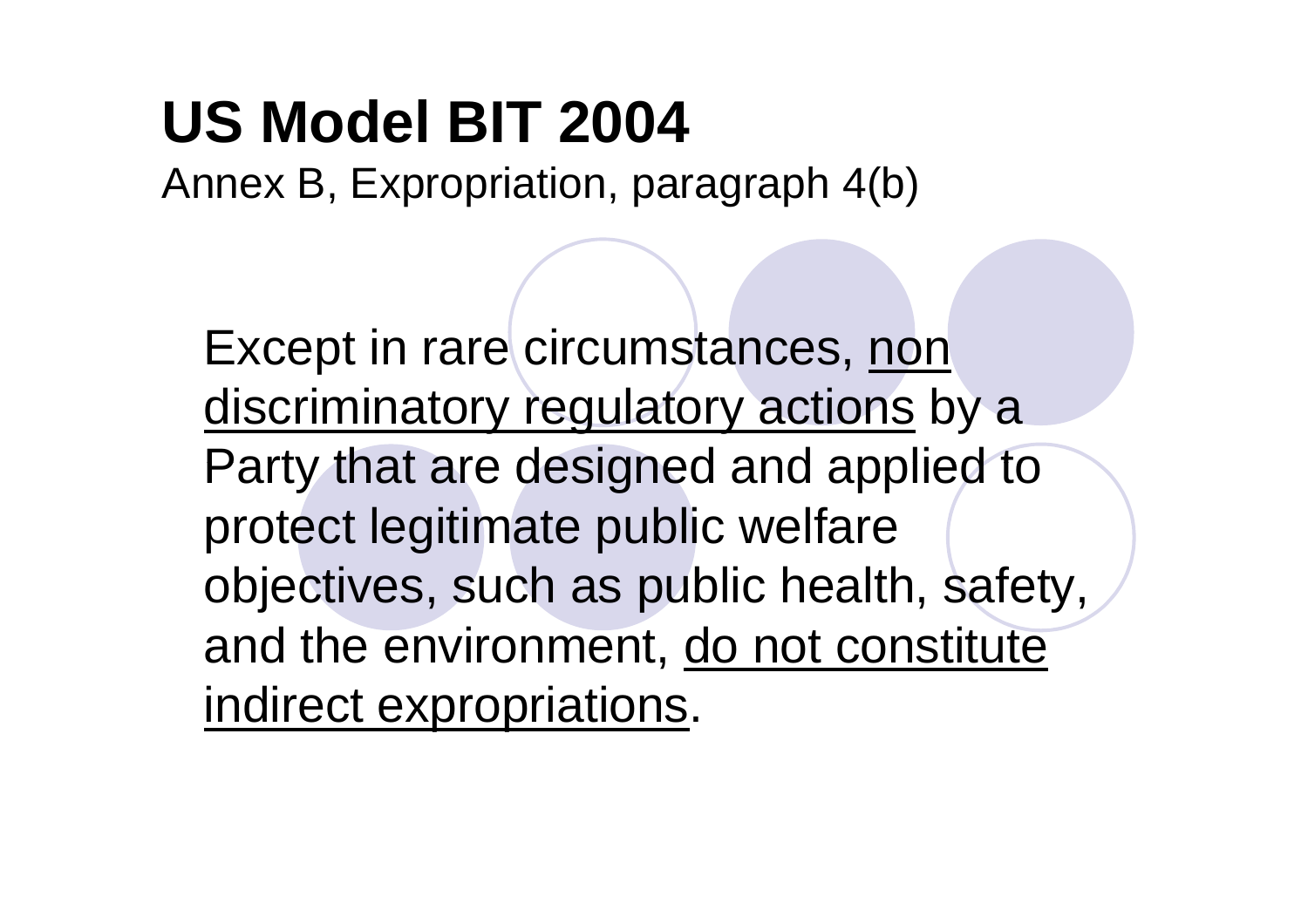# **US Model BIT 2004**

**"investment"** means every asset that an investor owns or controls, directly or indirectly, that has the *characteristics of an investment*, including such characteristics as the commitment of capital or other resources, the expectation of gain or profit, or the assumption of risk. Forms that an investment may take include;

(d) futures, options, and other **derivatives**;

…

…

(g) licenses, authorizations, **permits**, and similar rights conferred pursuant to domestic law; and

(h) other tangible or intangible, movable or immovable **property**, and related property rights, such as leases, mortgages, liens, and pledges.

**footnote 2**: Whether a particular type of license, authorization, permit, or similar instrument (including a concession, to the extent that it has the nature of such an instrument) has the characteristics of an investment depends on such factors as the nature and extent of the rights that the holder has under the law of the Party. Among the licenses, authorizations, permits, and similar instruments that do not have the characteristics of an investment are those that do not create any rights protected under domestic law. For greater certainty, the foregoing is without prejudice to whether any asset associated with the license, authorization, permit, or similar instrument has the characteristics of an investment.